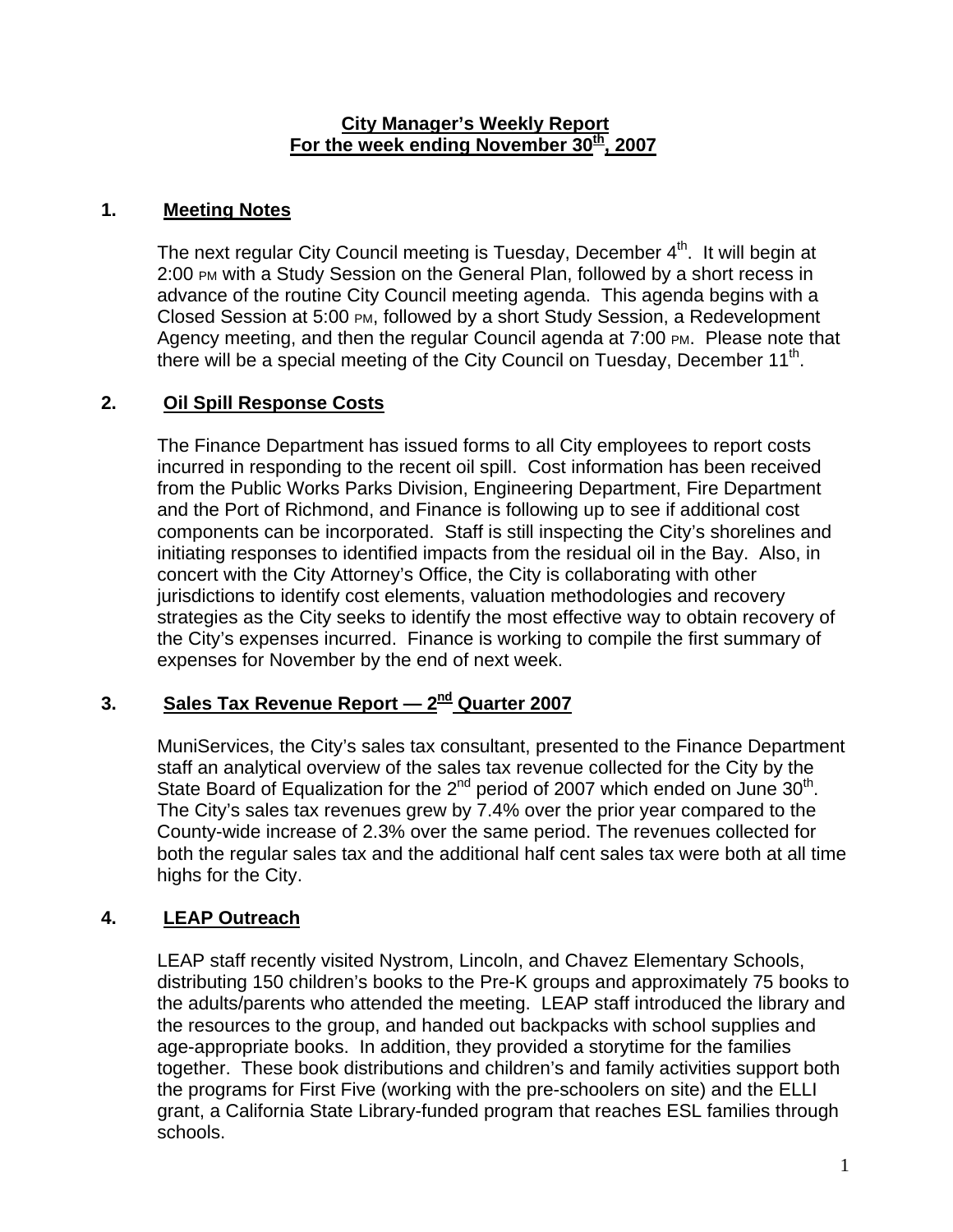Beginning in December, LEAP will be expanding its presence at Shields-Reid with a literacy/basic/GED group in the afternoon on Tuesday and Thursday, from 3:15- 4:45 PM. The Center for Human Development will be helping with the outreach to bring in students.

At GRIP, LEAP will be offering a program for students on Monday-Wednesday from 1:30-3:00 PM at the Resource Center on 22nd St. They will also be offering a monthly family program to GRIP participants, including information about how to use the library, library programs, and a storytime.

On-site, LEAP's English as a Second Language (ESL) program has between 15-25 students daily. The students are happy with the program, noticeably, as they are returning on a regular basis.

## **5. Office of Neighborhood Safety (ONS) Activities**

The following are some recent actions and activities by the Office of Neighborhood Safety (ONS):

### Street Outreach

- As part of implementing its street outreach strategy, the City of Richmond's recruitment for the Neighborhood Change Agent (NCA) and Peace Keeper positions (outreach workers) will remain open until December 7, 2007 5:00 PM.
- In partnership with ONS, the RPD Police Chaplaincy program will be accepting donations to provide care baskets to the families of survivors of violence.

### Collaborative Efforts

- The Office of Neighborhood Safety Director participated in the first of an ongoing 18 week **Positive Minds Group (PMG)** training series. PMG is a group of youth and young adults supporting each other through the study of self-mastery, media, politics, spirituality, history, psychology and positive thinking. **Opportunity West and The Mentoring Center** are collaborating to bring this nationally recognized youth development and violence prevention model to the Nevin Community Center for Richmond youth and young adults. The ONS Director greeted more than 15 youth on the opening evening and will continue to participate with the students throughout the 18 week period.
- The ONS participated in a meeting convened by Supervisor John Gioia's office at the North Richmond Young Adult Empowerment Center attended by County, City, youth and community leadership and stakeholders. The meeting was established to provide information to the North Richmond community about current gang/violence prevention efforts including the opening of the North Richmond Young Adult Empowerment Center, law enforcement activity, the work of North Richmond Youth Build, the AMER-I-CAN program, the Bay Area Peace Keepers, Street Outreach and various Mentoring efforts. ONS will continue to provide City leadership and coordinating support for gang intervention/violence prevention activity within this initiative.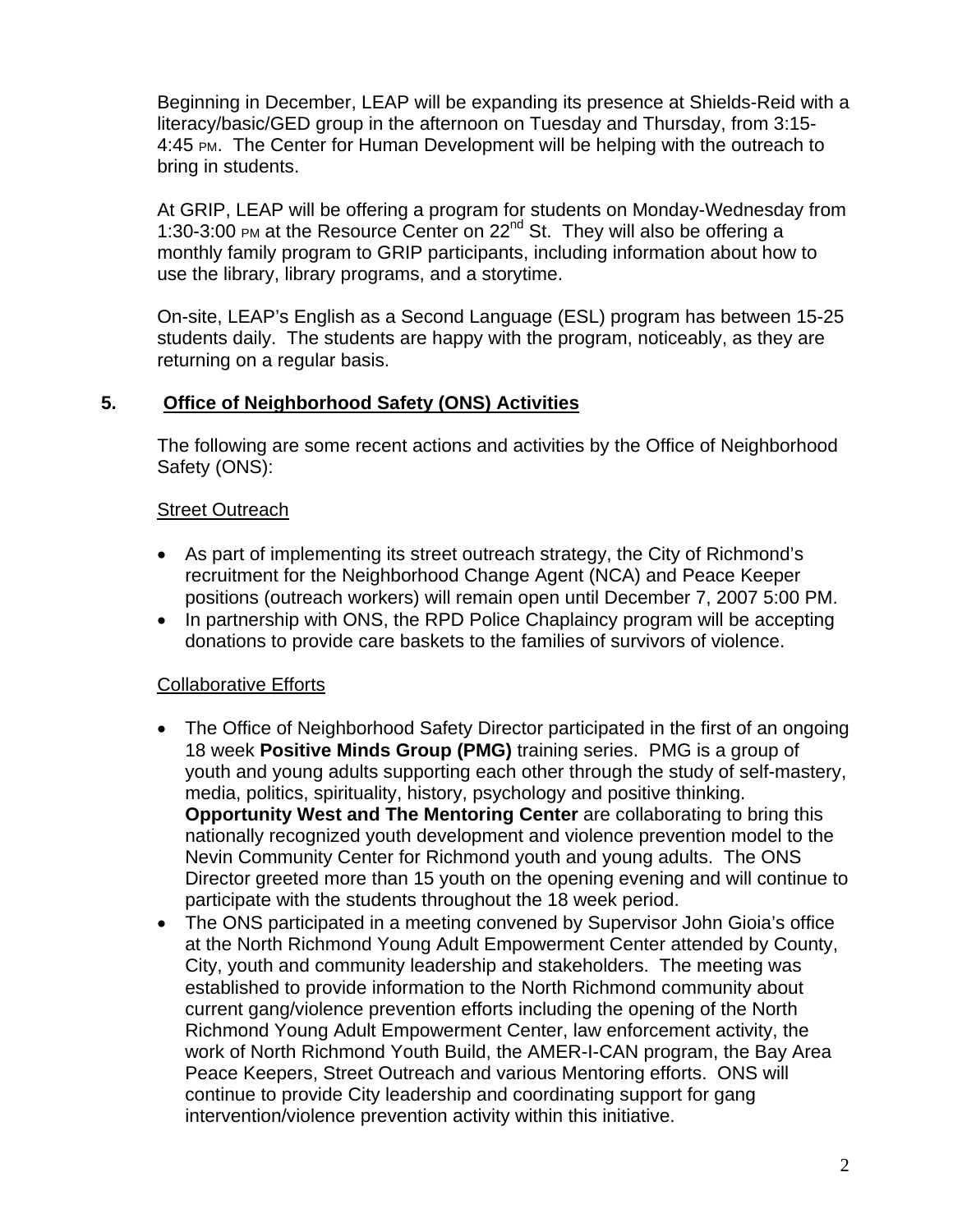- The ONS is working with the City's Community Services Recreation Division to establish comprehensive afterschool programs that integrate sports with cognitive behavior change groups for youth participants. ONS will also work with Recreation Leadership to support the development of joint program training and staff development opportunities where appropriate.
- The ONS is establishing points of coordination and collaboration with West Contra Costa Unified School District including the Superintendent's Office and Police School Resource Officers (SRO's). This coordination will be specific to identifying and directing adequate and appropriate City support and service provision for the Districts most high risk/disconnected youth including youth chronically truant, expelled, and those reintegrating/returning to school from extended absences.

### Meetings with Stakeholders

- The ONS presented and participated at the Contra Costa Health Services "Violence Hurts Everyone" training workshop held at the Morning Star Community Church in North Richmond. This training convened both public system leadership and community stakeholders.
- ONS continues to meet and schedule meetings with a vast collection of community and faith based agencies/leaders within the City to better identify meaningful partnership, collaborative and coordination opportunity pertaining to homicide reduction and violence prevention/intervention activity in Richmond.

### Resource Development Strategies

- At the request of local philanthropy, ONS prepared and submitted a grant application to receive support for the City of Richmond Street Outreach Strategy.
- ONS continues to work with other public system and community based leadership to develop a grant application for the California Gang Reduction Intervention Program. This program will provide a well coordinated, comprehensive service model for youth and young adults to reduce/prevent gang and street violence in Richmond.

### **6. RichmondWORKS Training Workshop on "Success with Ex-Offenders"**

 "From Jails to Jobs: Success with Ex-offenders" is the title of a training workshop scheduled for December 14, 2007 from 9:00 AM to 4:00 PM at the RichmondWORKS One Stop at 330 25<sup>th</sup> Street. The presenter, Mr. Larry Robbin, is a nationally recognized trainer in workforce development.

The training will cover:

- Successful employment models for serving ex-offenders;
- Job search and job retention strategies;
- Common mindset of people coming from the correctional system;
- Resources related to ex-offenders and employment.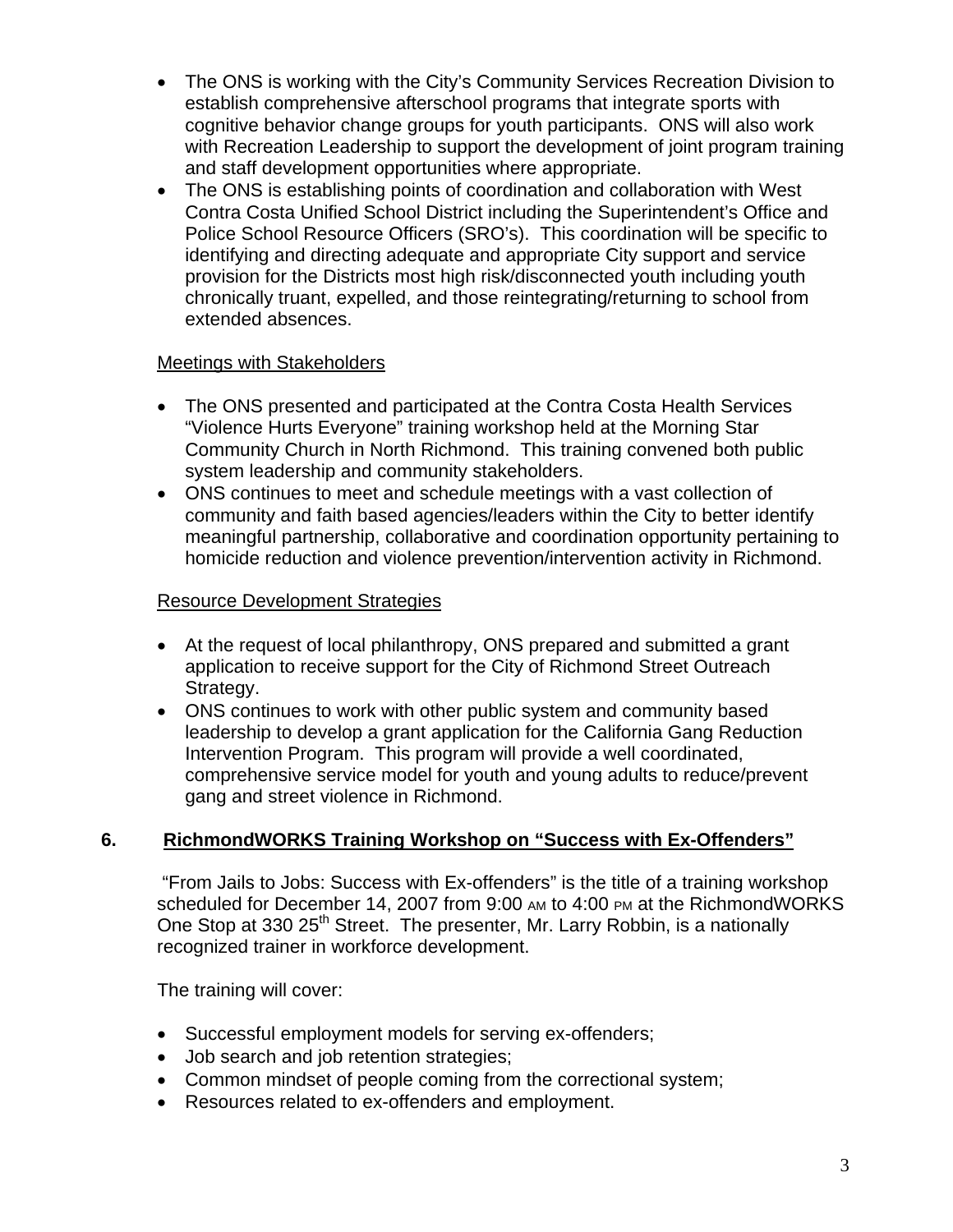The training is targeted for:

- Case managers;
- Job developers;
- Counselors;
- Outreach workers:
- Community organizers.

This free training workshop is being sponsored by RichmondWORKs and the Office of Neighborhood Safety.

# **7. General Plan Activities**

The following are two recent events related to preparation of the General Plan:

## Local Artists working on the General Plan Update

Last Monday, six local artists met with representatives of MIG to discuss the process for preparing illustrations for the General Plan. These artists will attempt to reflect the community's collective vision, above and beyond the limits of photographic simulations. Their work will be placed throughout the final document and be displayed on the City's General Plan WEB page.

# General Plan Advisory Committee Meeting

On Wednesday, November 28 the General Plan Advisory Committee met to hear from representatives of the Bay Area Water Transportation Authority and from the Metropolitan Transportation Commission, who discussed plans for expansion of ferry service. The GPAC also reviewed the draft Natural Resources and Open Space Elements, Historic Resources Element and Arts & Culture Element. The next GPAC meeting is scheduled for Wednesday, December 5<sup>th</sup>.

# **8. Community Meeting on Wireless Facilities**

A second community meeting was held this past Thursday evening to gather community input and present a comparative analysis of submittal and approval processes for wireless facilities in other cities. Facilitators provided by MIG will summarize both meetings and pass this information along to the Ad Hoc Committee recently appointed by the Mayor. The meeting was attended by members of the community and representatives of the wireless communications industry.

# **9. Neighborhood Design Standards**

Draft design standards for Richmond's heritage homes have been posted to the Planning Department WEB site. Spanish Revival, Richmond Bungalow and Craftsman styles are on display. The Richmond Tudor style and the 'post war ranch' style are still in development. The Consultants have also discovered that Richmond hosts a respectable number of 'International' style homes that were designed during the optimistic post war period. A community meeting will be held